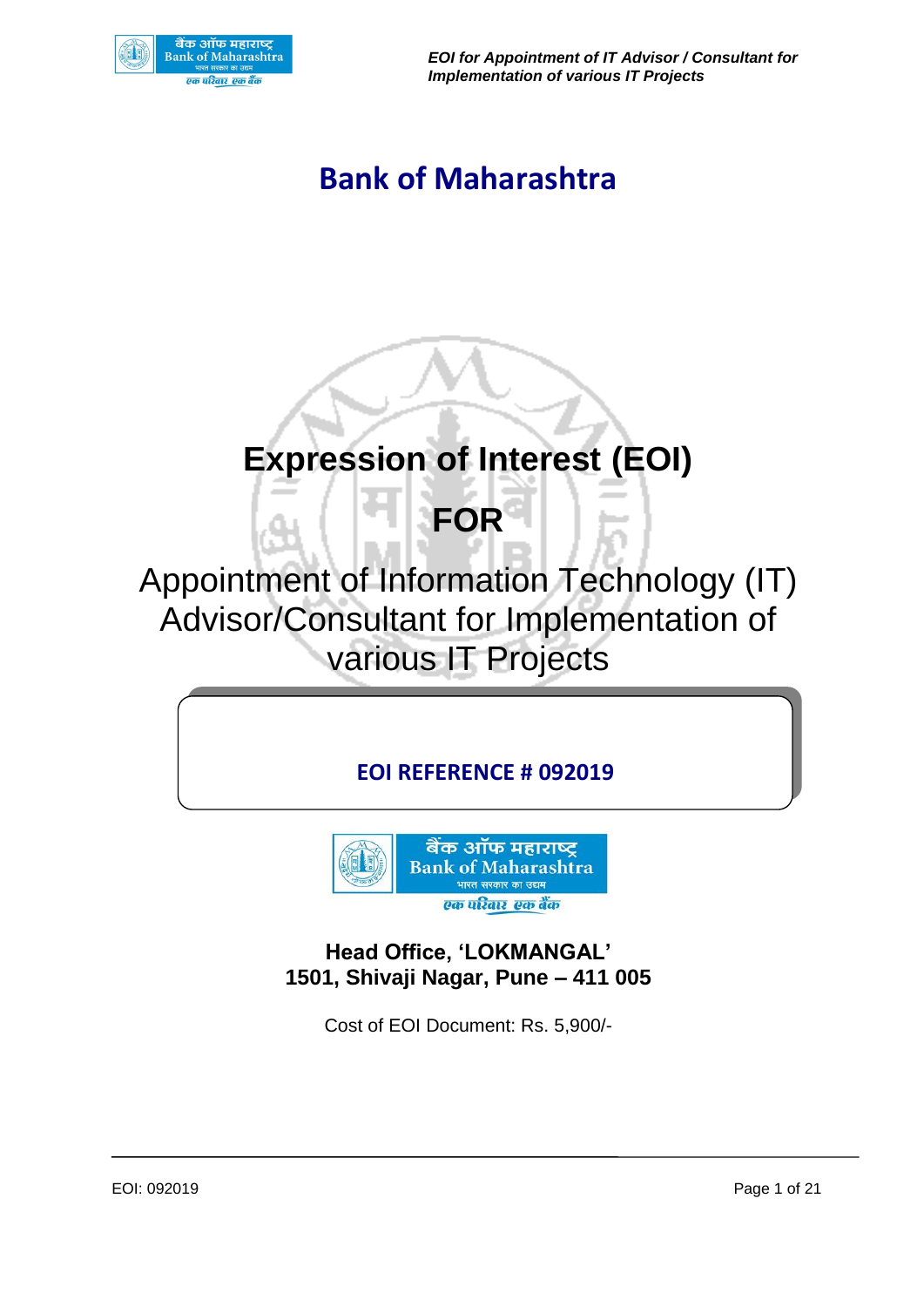

## **Table of Contents**

| 2. |  |
|----|--|
|    |  |
| 4. |  |
|    |  |
| 6. |  |
|    |  |
| 8. |  |
| 9. |  |
|    |  |
|    |  |
|    |  |
|    |  |
|    |  |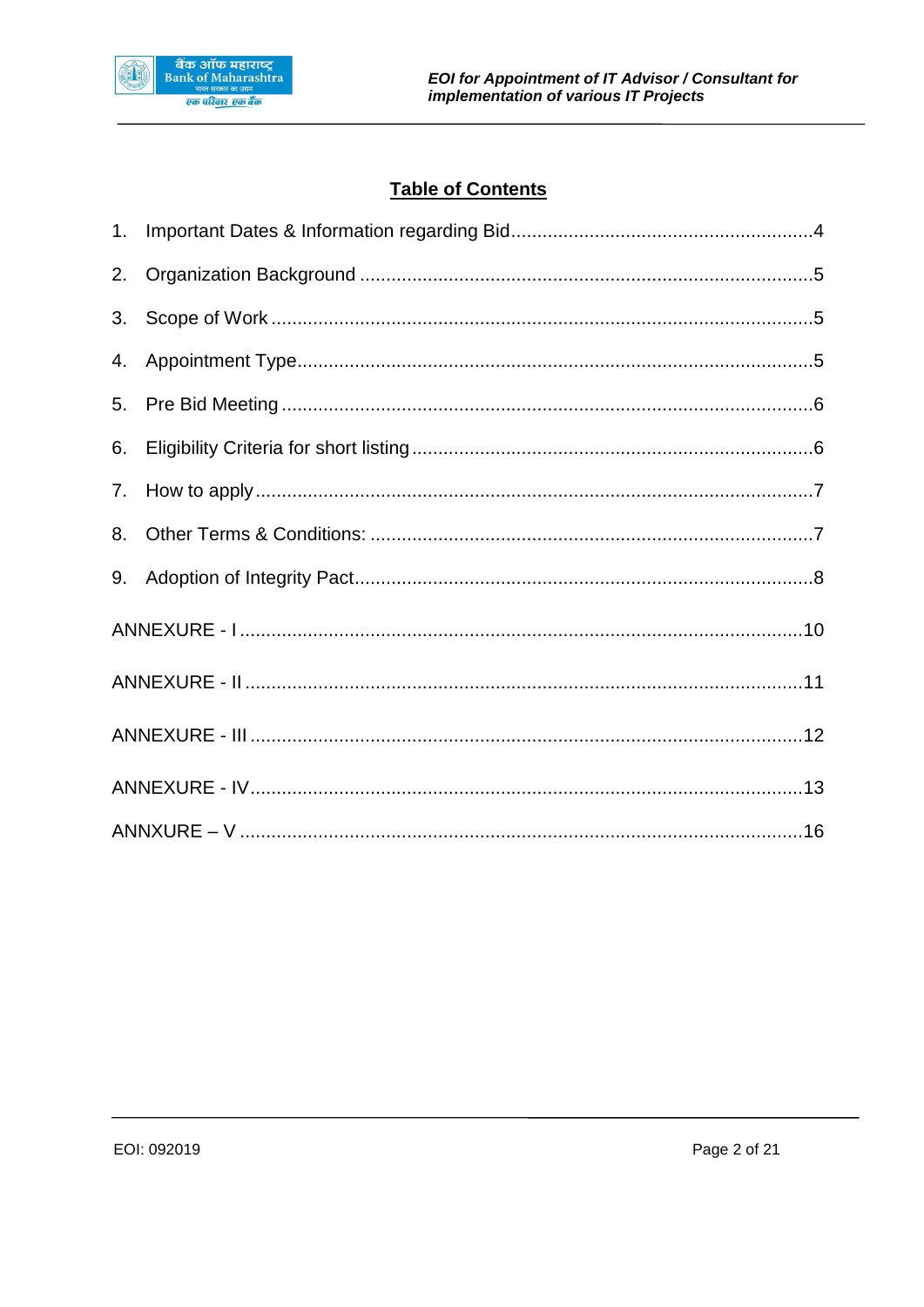

#### **Invitation for Expression of Interest**

Bank of Maharashtra invites Expression of Interest (EOI) for appointment of Information Technology Advisor/Consultant for assisting bank in implementation of various IT projects from **individual professionals/bidders** satisfying the eligibility criteria set out in section 6 of this document.

A complete set of EOI document may be purchased by interested individual professionals/bidders on payment of a nonrefundable fee of Rs.5,900/- (Rupees Five Thousand Nine Hundred Only) which is inclusive of GST by Demand Draft / Banker's Cheque in favour of Bank of Maharashtra, payable at Pune.

The copy of EOI document may be obtained from below mentioned address on all working days in person as per mentioned schedule.

*Information Technology Department, Bank of Maharashtra, 3rd Floor, Head Office, "Lokmangal", 1501, Shivajinagar, Pune 411 005.*

The EOI document may also be downloaded from Bank's website **https://www.bankofmaharashtra.in**. The bidder downloading the EOI document from Bank's website must pay the cost of the EOI document in a separate cover, at the time of submission of the bids. In case the bidder wants to attend the Pre-Bid Meeting, the cost of EOI document has to be paid before the beginning of Pre-Bid Meeting. Reply to the queries would be sent only to those bidders who purchase the EOI document.

The Bids will be opened in the presence of the bidders, who choose to attend the opening of bid on the below specified date, time and place.

Place: Pune

**General Manager Information Technology**

EOI: 092019 Page 3 of 21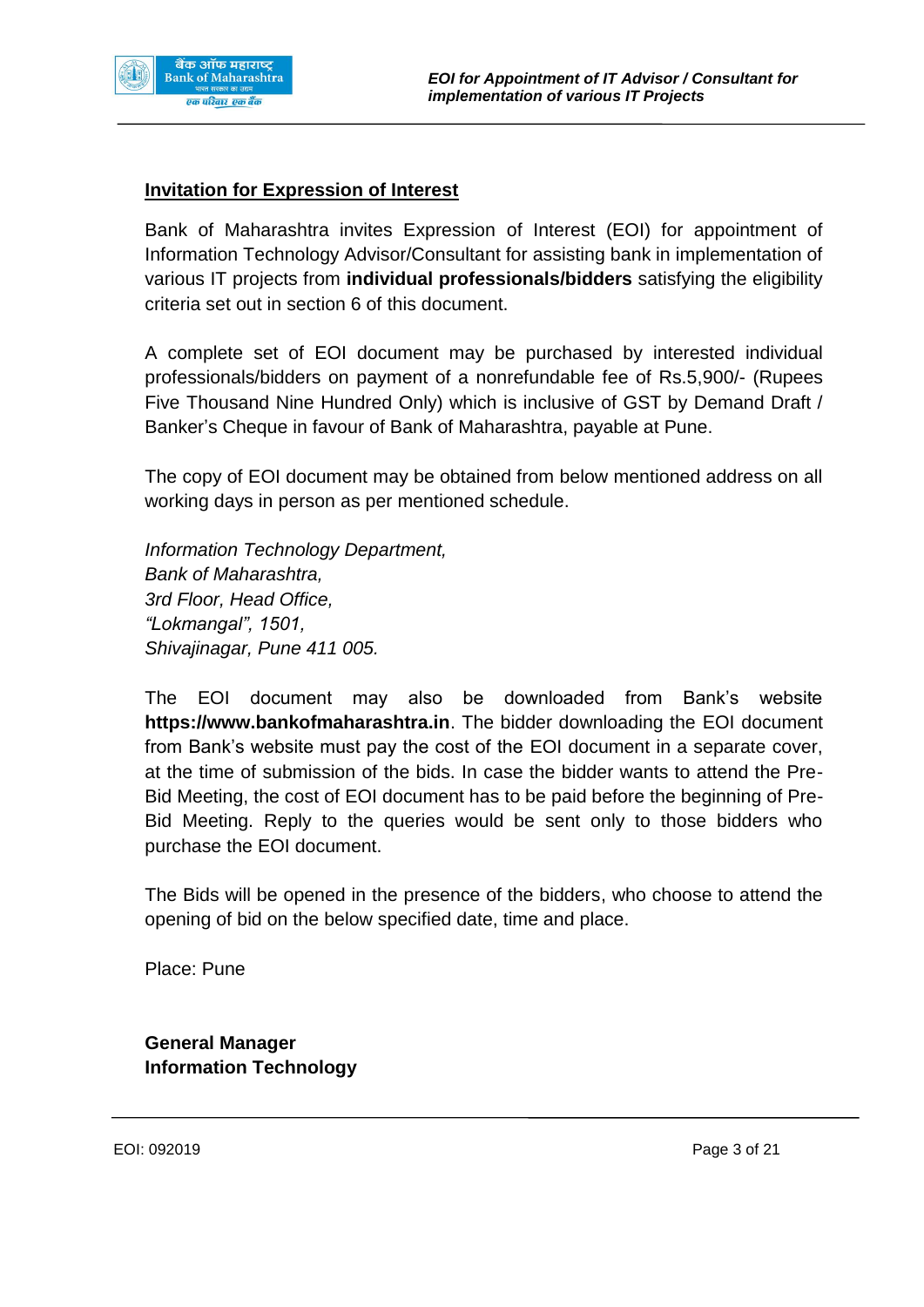

## <span id="page-3-0"></span>**1. Important Dates & Information regarding Bid**

| <b>Particulars</b>                                                                 | <b>Details</b>                                                                                                                                |
|------------------------------------------------------------------------------------|-----------------------------------------------------------------------------------------------------------------------------------------------|
| <b>EOI Reference Number</b>                                                        | 092019                                                                                                                                        |
| Title                                                                              | Expression of Interest (EOI) for<br>Appointment of Information Technology<br>Advisor/Consultant for implementation<br>of various IT Projects. |
| <b>Cost of EOI Document</b>                                                        | Rs.5,900/- (Rupees Five Thousand<br>Nine Hundred Only) inclusive of GST.                                                                      |
| Date of Publishing the EOI on Bank's<br>Website                                    | 19.06.2019                                                                                                                                    |
| Last Date for submission of Pre-Bid Query                                          | 24.06.2019 14:00 Hours                                                                                                                        |
| Pre-Bid meeting                                                                    | 24.06.2019 16:00 Hours                                                                                                                        |
| Last Date and Time for Bid Submission                                              | 29.06.2019 14:00 Hours                                                                                                                        |
| Date and Time of Opening of Bids                                                   | 29.06.2019 16:00 Hours                                                                                                                        |
| Place of submission & Opening of Bids                                              | Information Technology Department,<br>Bank of Maharashtra,<br>Head Office, 1501, 'Lokmangal',<br>Shivajinagar, Pune-411005                    |
| <b>Address for Communication</b>                                                   | As Above                                                                                                                                      |
| <b>Contact Numbers</b>                                                             | $020 - 25614379$<br>$020 - 25614425$                                                                                                          |
| <b>Email address</b><br>(For any correspondence related to this<br>EOI)<br>Website | agmitd@mahabank.co.in<br>vijay.bhatkar@mahabank.co.in<br>prasad.thakur@mahabank.co.in<br>https://www.bankofmaharashtra.in                     |
|                                                                                    |                                                                                                                                               |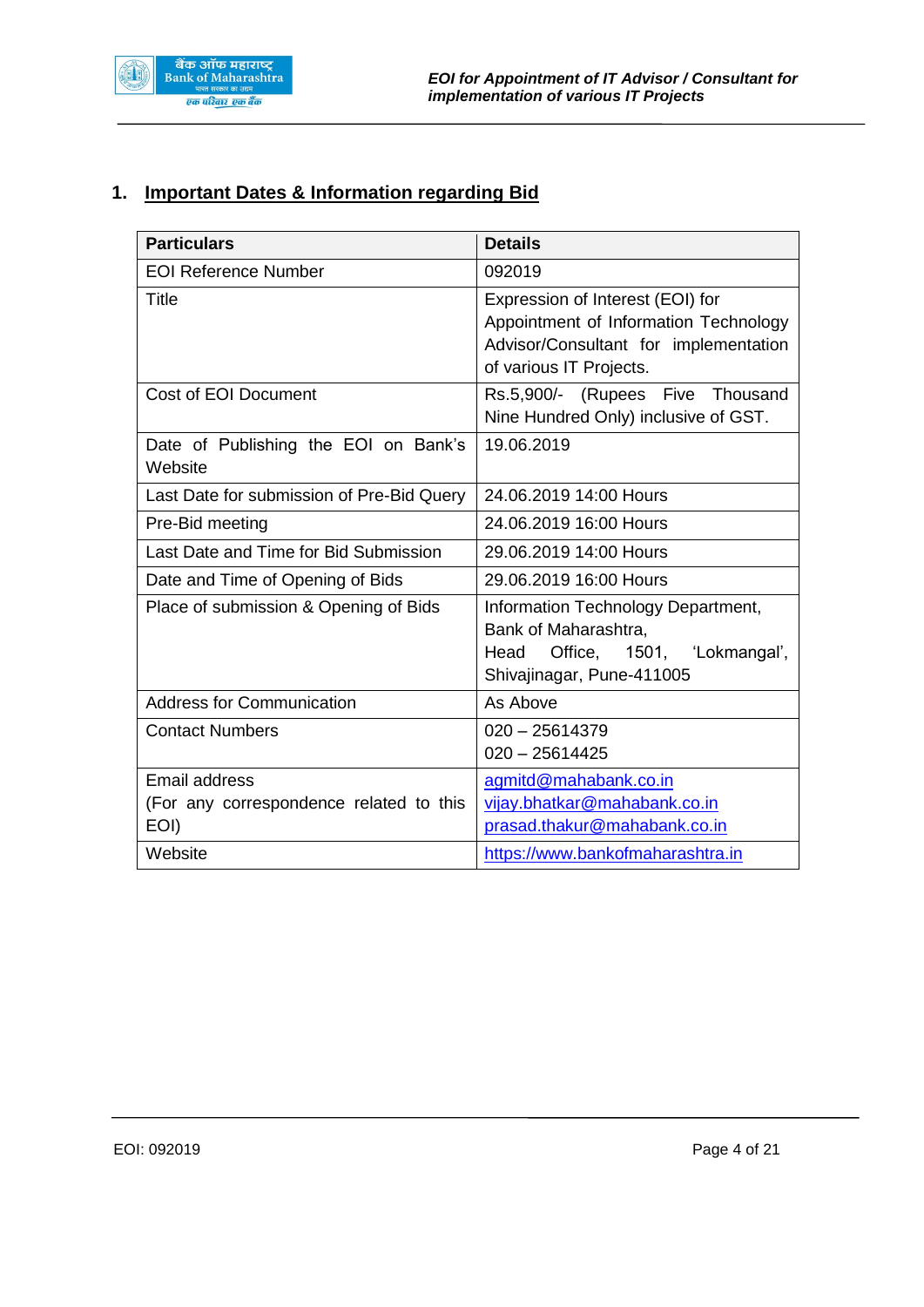

#### <span id="page-4-0"></span>**2. Organization Background**

Bank of Maharashtra (hereafter referred as 'the Bank') is a nationalized Bank serving the nation for over 84 years. The Bank has over 1833 branches and various Zonal/corporate offices across the length and breadth of the country. It has a three tier organizational set up consisting of Branches, Zonal Offices and Head Office. The Head Office of the Bank is at Lokmangal, 1501, Shivajinagar, Pune – 411005. The Bank has also set up specialized branch offices to cater to the needs of SMEs, Corporates, Agriculturists and importers & exporters.

The bank has fine-tuned its services to cater to the needs of various sections of society and incorporated the latest technology in banking offering a variety of services. The products and services offered by the Bank include demand deposits, time deposits, working capital finance, term lending, trade finance, retail loans, government business, Banc-assurance business, mutual funds and other services like DEMAT, lockers and merchant banking etc.

#### <span id="page-4-1"></span>**3. Scope of Work**

The purpose of this Expression of Interest (EOI) is solely for appointing individual IT Advisor/Consultant for Implementation of various IT projects envisaged by the Bank. The brief scope of work for this appointment is as under;

- i. Providing project specific strategy and guidance starting from concept formation, planning, procurement, and implementation
- ii. Project cost optimization.
- iii. Guide and advice the Bank on suitable business models on major IT projects to be implemented from time to time.
- iv. Guide the Bank from the perspective of Information/Cyber Security in various existing and new projects
- v. Provide advice in the best interest of the Bank and be available to the Bank on a need and request basis.
- vi. Selection of alternative technology platforms.
- vii. Any other IT related matter as required by Top Management of the Bank.
- viii. To help bank in negotiating with OEMs like IBM, Oracle, Microsoft etc.,

#### <span id="page-4-2"></span>**4. Appointment Type**

The appointment of the IT Advisor/Consultant will be on Remote Project Director basis i.e. as and when bank needs a specific direction in a critical project. The assignment would be on per project basis.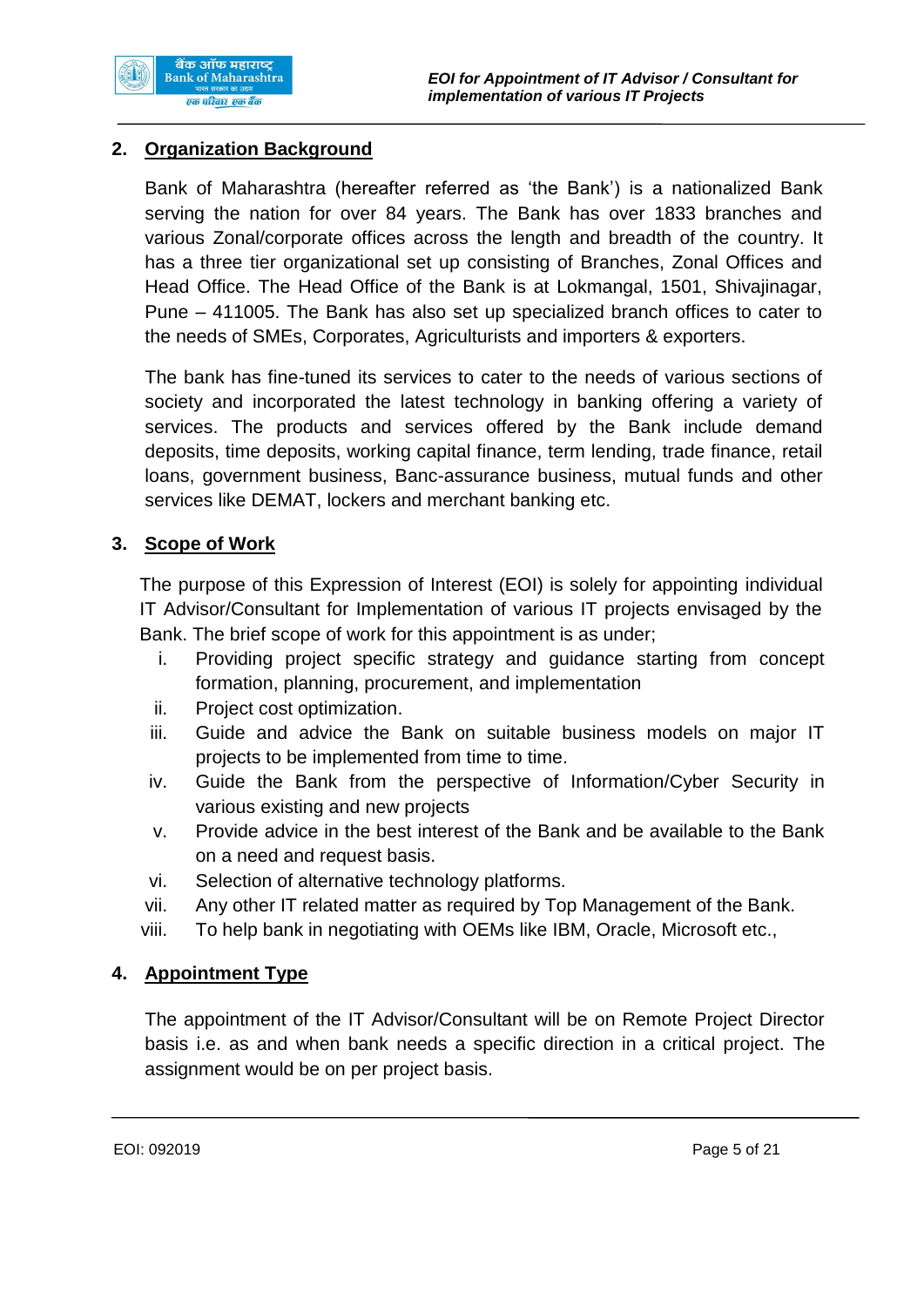

#### <span id="page-5-0"></span>**5. Pre Bid Meeting**

For clarification of doubts of the bidders on issues related to this EOI, the Bank intends to hold a Pre-Bid Meeting on the date and time as indicated above.

For any clarification with respect to this EOI, the bidder may send an email to the email-ids as indicated in the EOI by last date of submission of queries as defined in this document. The format to be used for seeking clarification is mentioned in Annexure-II (Pre-bid Query Format). It may be noted that all queries, clarifications, questions etc., relating to this EOI, technical or otherwise, must be in writing only and should be sent to the email-ids as stated earlier.

#### <span id="page-5-1"></span>**6. Eligibility Criteria for short listing**

For the above mentioned scope of work, the Bank desires to engage the services of individual Advisor/Consultant who possess the requisite experience and knowledge in the relevant areas. For the purpose, eligibility criteria defined as under:-

#### **Educational Qualification:**

Minimum Qualification: M.Sc./ M.E./M. Tech. or equivalent qualification from a recognized University/ Institution.

#### **Experience:**

- i. Minimum 20 years' IT experience in Banking, preferably with IT infrastructure/software development background.
- ii. Out of above minimum 10 years must be in senior executive level position in Banking-IT related areas/projects involving IT Policy, IT Strategy, Enterprise and Technology Architecture planning and Applications/Financial Information Systems/ Cyber Security Technologies/ Payment Technologies, etc.
- iii. Should have served as Chief Technology Officer (CTO) / (Chief Information Officer (CIO) or equivalent in any Public Sector Bank.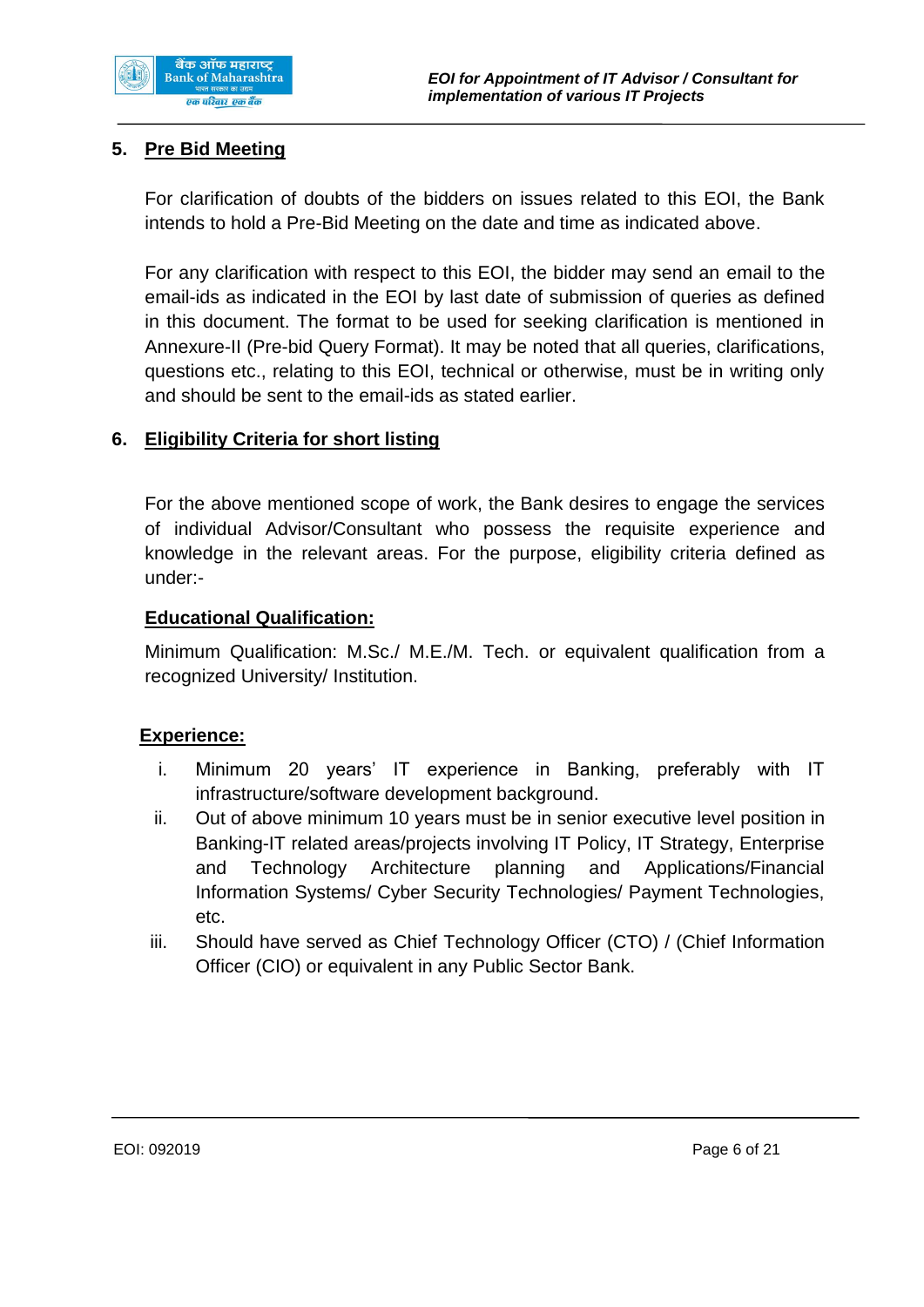

#### <span id="page-6-0"></span>**7. How to apply**

Individual Professionals/ Consultants fulfilling the above criteria may submit their Expression of Interest (EOI), along with the requisite documents/testimonials, for being considered as Consultant for Implementation of IT Projects of the Bank. EOI shall be submitted through a closed envelope so as to reach latest by 29.06.2019 upto 14:00 hrs in person to the following address:

#### **The Deputy General Manager,**

Information Technology, Head Office, Bank of Maharashtra, 1501, Lokmangal, Shivajinagar Pune-411005

The Interested individual Professionals/Consultants/bidders should submit their responses along with a duly filled copy of Annexure-I and Annexure –III (enclosed).

Those who fulfil all the pre- qualification criteria as mentioned above are only eligible to take part in this exercise. Proposals which do not fulfil the prequalification criteria fully as stated above, will be summarily rejected.

#### <span id="page-6-1"></span>**8. Other Terms & Conditions:**

- i. No contractual obligation on behalf of the Bank whatsoever shall arise from the EOI process unless and until a formal contract is signed and executed by duly authorized officers of the Bank and the successful bidder.
- ii. The appointment of IT Advisor/Consultant will be purely the prerogative of the Bank. Such appointment will be for an initial period of 1 years from the date of appointment.
- iii. Usual KYC norms like Identity and address proof are mandatory.
- iv. All pages of the Application Form/eligibility criteria & other related documents if any are to be signed.
- v. Bank will have the right to seek more information in due course, if considered necessary.
- vi. The applications received by the Bank will be screened by internal committee, which will verify the eligibility of IT Advisor/consultant.
- vii. Further the commercial proposals will be called from the eligible/qualified IT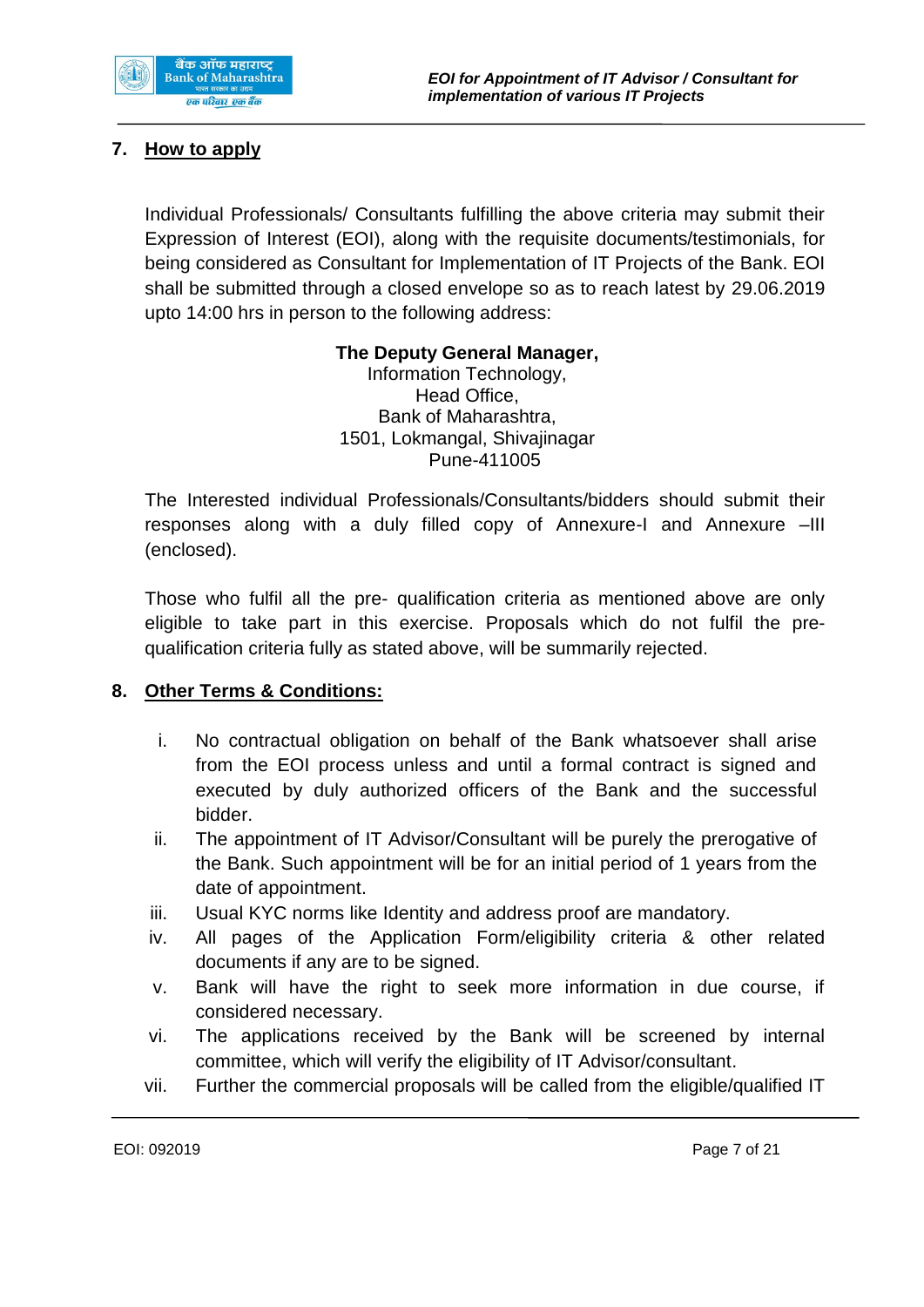advisors/consultants only. No individual intimation will be sent whose application is not considered for appointment. No further correspondence will be entertained in this regard.

- viii. Bank reserves the right to reject any or all applications for appointment without assigning any reasons therefor.
- ix. Bank would always have the option to cancel the appointment without any justification to them.
- x. The appointed Information technology Advisor / consultant shall undertake to keep confidential all the information that they have access to during the course of their assignments within the bank.
- xi. The appointed Information technology Advisor / consultant shall ensure adherence to applicable codes of conduct and auditing standards with due professional care.
- xii. The Bank reserves the right to make any changes in the terms and conditions, if required.
- xiii. The successful bidder have to sign Non-Disclosure Agreement (NDA) with the bank as per Annexure-IV.

### <span id="page-7-0"></span>**9. Adoption of Integrity Pact**

- I. The pact essentially envisages an agreement between the prospective bidders and the Bank, committing the persons/officials of both sides, not to resort to any corrupt practices in any aspect/stage of the contract.
- II. Only those bidders, who commit themselves to the above pact with the Bank, shall be considered eligible for participate in the bidding process.
- III. The bidders shall submit signed integrity pact as per Annexure V along with Conformity to Eligibility Criteria. Those bids which do not contain the above are liable for rejection.
- IV. Foreign Bidders to disclose the name and address of agents and representatives in India and Indian Bidders to disclose their foreign principles or associates.
- V. Bidders to disclose the payments to be made by them to agents/brokers or any other intermediary. Bidders to disclose any transgressions with any other company that may impinge on the anti-corruption principle.
- VI. Integrity Pact in respect of this contract would be operative from the stage of invitation of the bids till the final completion of the contract. Any violation of the same would entail disqualification of the bidders and exclusion from future business dealings.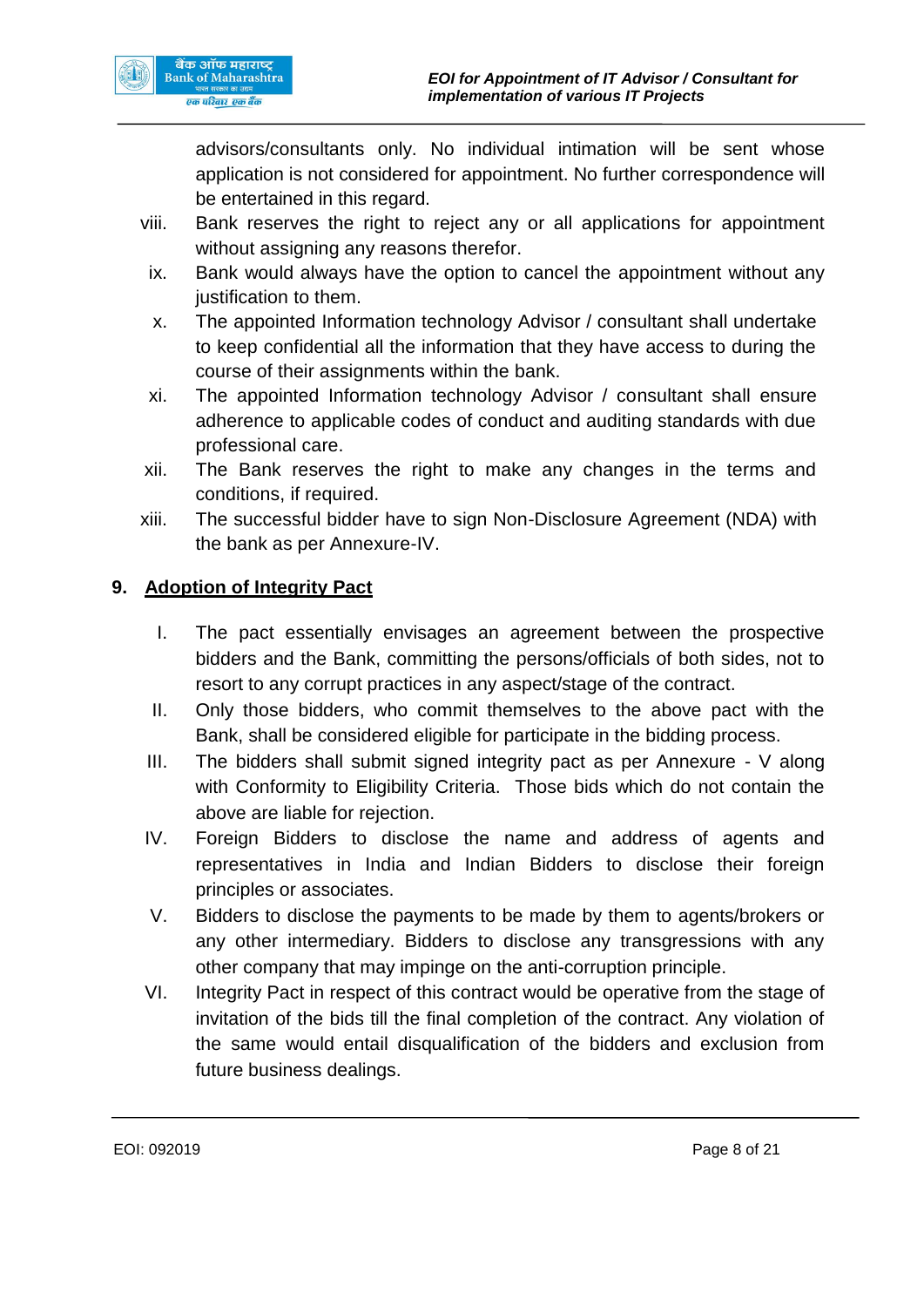

- VII. The Integrity Pact Agreement submitted by the bidder during the Bid submission will automatically form the part of the Contract Agreement till the conclusion of the contract i.e. the final payment or the duration of the Warranty/Guarantee/AMC if contracted whichever is later.
- VIII. Integrity Pact, in respect of a particular contract would be operative stage of invitation of bids till the final completion of the contract. Any violation of the same would entail disqualification of the bidders and exclusion from future business dealings.
	- IX. The name and contact details of the Independent External Monitors (IEM) nominated by the Bank are as under:

| Shri, Nilmoni Bhakta            | Shri. Madan Lal Sharma             |
|---------------------------------|------------------------------------|
| Address - A-801, PBCL CHS Ltd.  | Address - K-23, Jangpura Extention |
| Plot No. 3, Sector 46 A Nerul,  | New Delhi                          |
| Navi Mumbai, 400706             | Email-ml.sharma1965@yahoo.com      |
| Email -nilmoni.bhakta@gmail.com |                                    |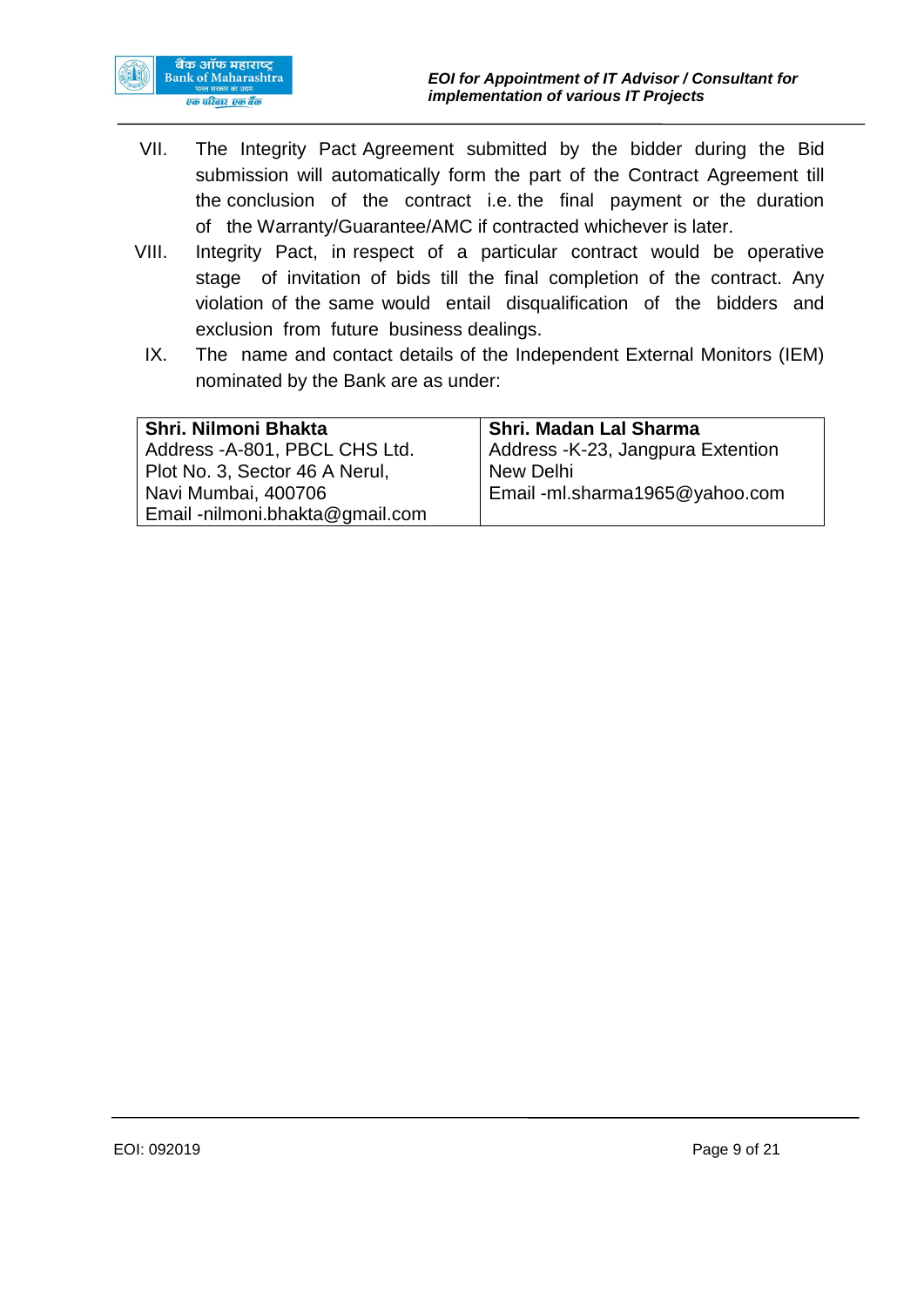<span id="page-9-0"></span>

## **Annexure - I**

#### **Expression of Interest pro forma**

Date: EOI Reference No.

To, The General Manager Information Technology, Bank of Maharashtra, "Lokmangal", 1501, Shivajinagar, Pune, Maharashtra, India

Having examined the EOI including all annexures, I/we would like to register our interest in the above mentioned EOI. Please find our contact details for this procurement exercise below.

| <b>Bidders Name</b>               |  |
|-----------------------------------|--|
| <b>Bidders Address</b>            |  |
| Contact Number (Mobile/Telephone) |  |
| Contact Fax (If applicable)       |  |
| <b>PAN</b>                        |  |
| <b>Contact Email</b>              |  |

I / We confirm that we accept and will abide by all the terms & conditions contained in the EOI Reference 092019.

| Dated this | day of | 2019 |
|------------|--------|------|
|------------|--------|------|

Signature : \_\_\_\_\_\_\_\_\_\_\_\_\_\_\_\_\_\_\_\_\_\_\_\_\_\_\_\_\_\_\_\_\_\_

Position : \_\_\_\_\_\_\_\_\_\_\_\_\_\_\_\_\_\_\_\_\_\_\_\_\_\_\_\_\_\_\_\_\_\_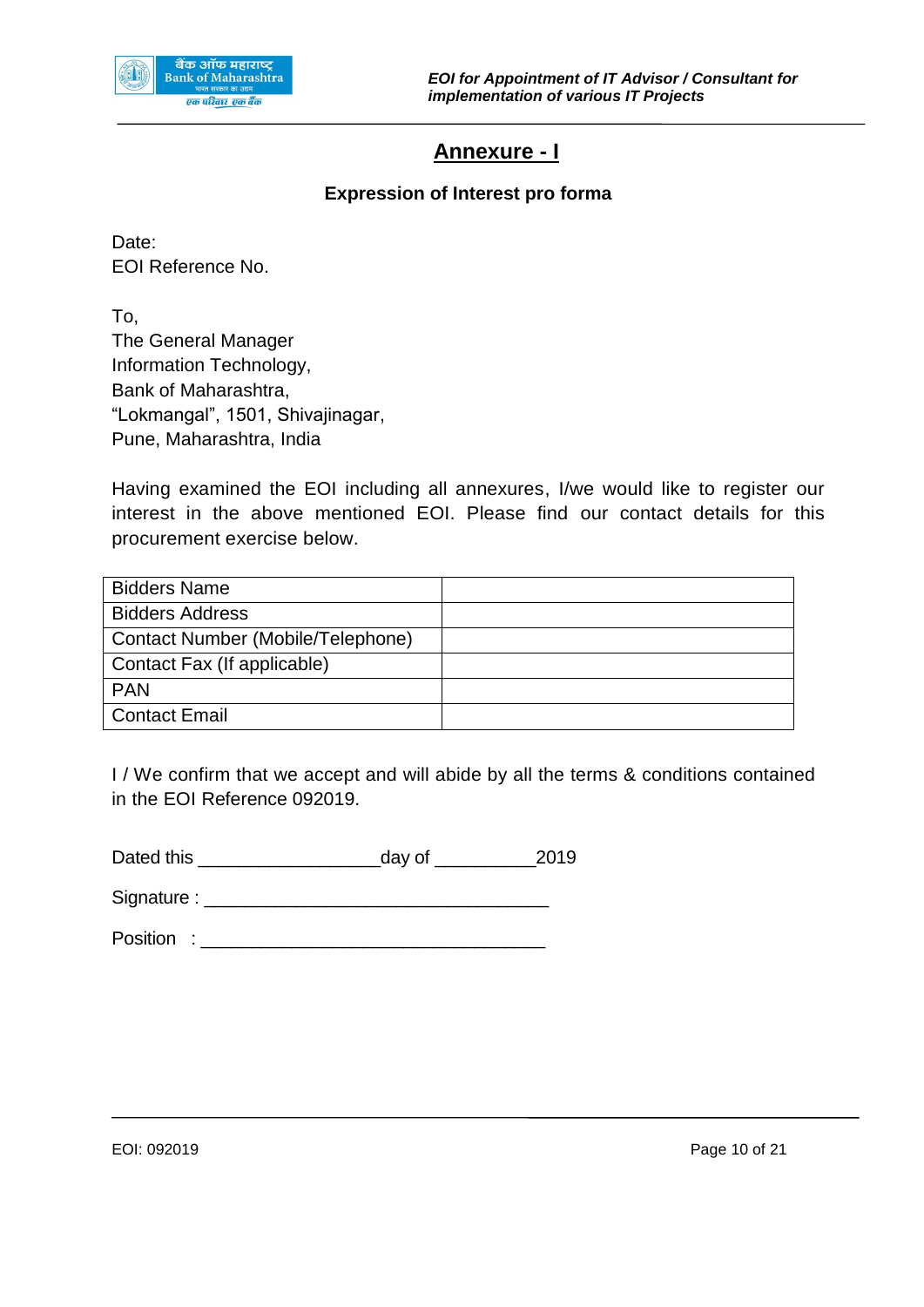<span id="page-10-0"></span>

## **Annexure - II**

#### **PREBID QUERY FORMAT**

Date: EOI Reference No.

| SN | Page No.   Clause Number   EOI clause | <b>Bidders remark</b> |
|----|---------------------------------------|-----------------------|
|    |                                       |                       |
|    |                                       |                       |
|    |                                       |                       |
|    |                                       |                       |
|    |                                       |                       |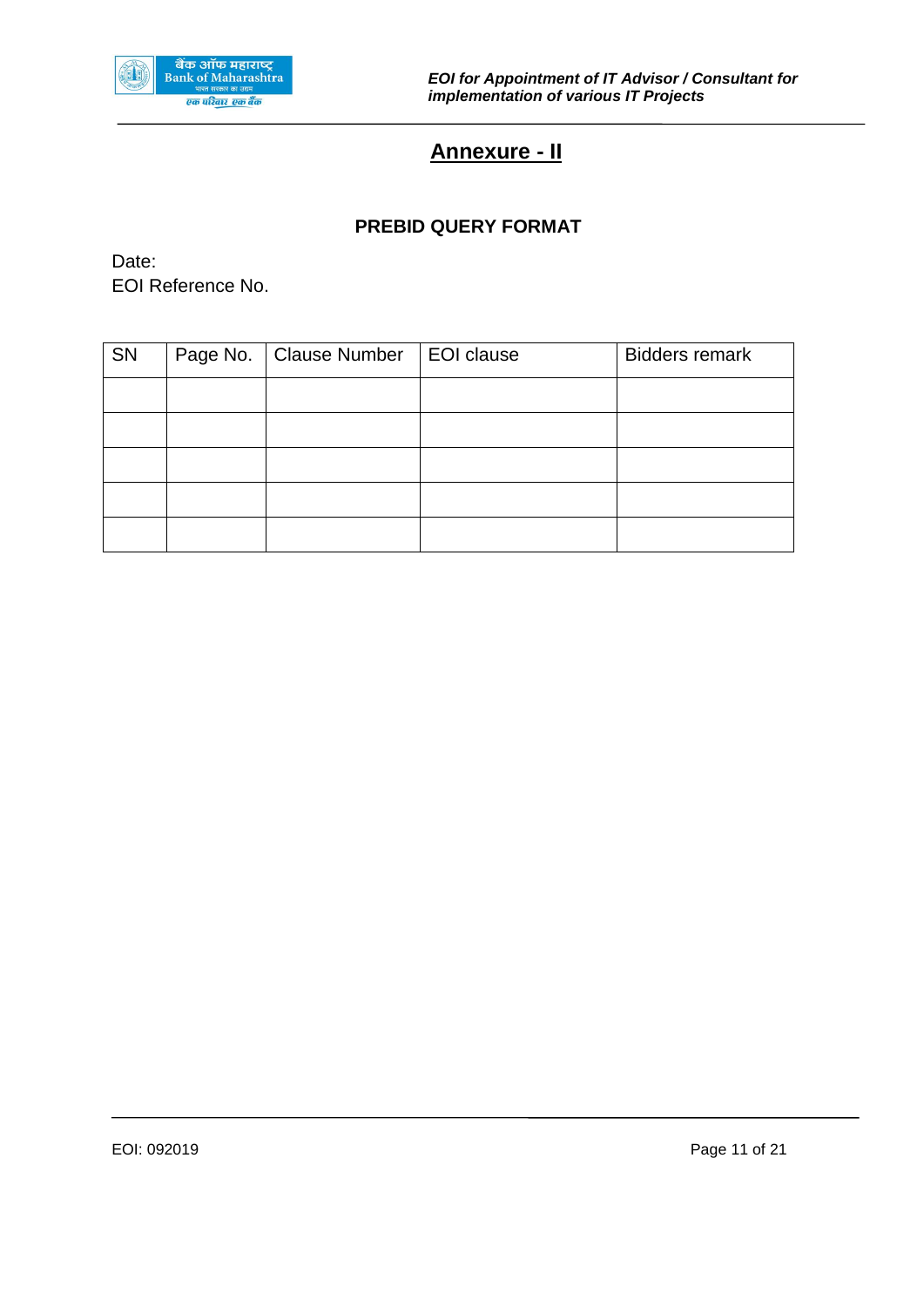

## **Annexure - III**

#### **ELIGIBILITY CRITERIA**

<span id="page-11-0"></span>Date: EOI Reference No.

| <b>SN</b>      | <b>Eligibility Criteria</b>                                                                                                                                                                                                                                                                                                           | <b>Supporting</b><br><b>Documents</b>                | <b>Compliance</b><br>(Yes/No) |
|----------------|---------------------------------------------------------------------------------------------------------------------------------------------------------------------------------------------------------------------------------------------------------------------------------------------------------------------------------------|------------------------------------------------------|-------------------------------|
| $\mathbf 1$    | Minimum Educational Qualification: M.Sc./<br>M.E./M. Tech. or equivalent qualification from<br>a recognized University/ Institution                                                                                                                                                                                                   | The relevant<br>certificates/docu<br>ments           |                               |
| $\overline{2}$ | Minimum 20 years' IT experience in Banking,<br>preferably with IT infrastructure/software<br>development background.                                                                                                                                                                                                                  | The<br>relevant<br>certificates/docu<br>ments        |                               |
| 3              | Out of above minimum 10 years must be in<br>senior executive level position in Banking-IT<br>related areas/projects involving IT Policy, IT<br>Strategy, Enterprise and Technology<br>Architecture<br>planning<br>and<br>Applications/Financial Information Systems/<br>Cyber Security Technologies/<br>Payment<br>Technologies, etc. | relevant<br>The<br>certificates/docu<br>ments        |                               |
| 4              | Should have served as Chief Technology<br>Officer (CTO) / (Chief Information Officer<br>(CIO) or equivalent in any Public Sector<br>Bank.                                                                                                                                                                                             | <b>The</b><br>relevant<br>certificates/docu<br>ments |                               |

I / We confirm that the information furnished above is true and correct and I/we have not been de-paneled / black listed by any organization in the past and we fulfill all the conditions of eligibility of appointment with Bank of Maharashtra as Information technology Advisor/Consultant.

The authenticated proofs in support of each of the items listed in the eligibility criteria is also enclosed.

| Dated this | day of | 2019 |
|------------|--------|------|
|            |        |      |

Signature : \_\_\_\_\_\_\_\_\_\_\_\_\_\_\_\_\_\_\_\_\_\_\_\_\_\_\_\_\_\_\_\_\_\_

Position : \_\_\_\_\_\_\_\_\_\_\_\_\_\_\_\_\_\_\_\_\_\_\_\_\_\_\_\_\_\_\_\_\_\_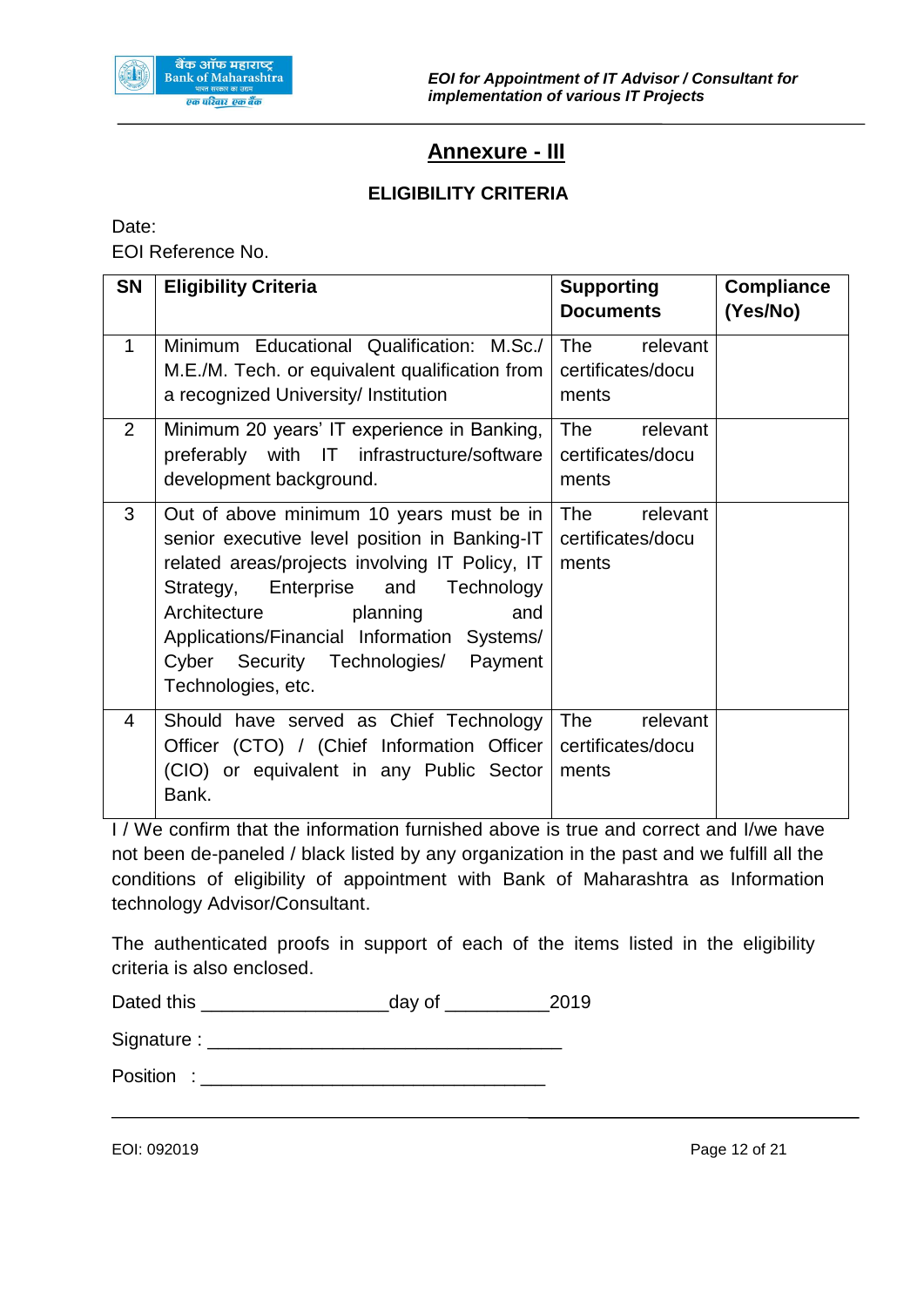<span id="page-12-0"></span>

## **Annexure - IV**

#### **Non-Disclosure Agreement**

(On stamp paper of relevant value)

This Non-Disclosure Agreement is made and entered into at this \_\_ day of \_\_\_ , 2019

BY AND BETWEEN Bank of Maharashtra, a company incorporated and registered under the Companies Act, 1956 (1 of 1956) and a banking company within the meaning of Section 5 (c) of the Banking Regulation Act, 1949 (10 of 1949) and having its registered office at Lokmangal, 1501, Shivajinagar, Pune 411005 (hereinafter called "the Purchaser/Bank" which expression shall unless it be repugnant to the subject, context or meaning thereof shall be deemed to mean and include its successors and assigns) of the ONE PART and (Name of System Integrator/bidder/consultant) of (please specify the registered office of the (System Integrator/bidder/consultant) (hereinafter called "the System Integrator/bidder/consultant" which expression shall unless it be repugnant to the subject, context or meaning thereof shall be deemed to mean and include its successors) of the OTHER PART;

The System Integrator/bidder/consultant and Bank are hereinafter collectively referred to as "the Parties" and individually as "the Party"

WHEREAS, Bank called for the bids for engagement of The Bank. M/s after going through the Bid Documents and being interested to act as System Integrator/bidder/consultant and provide the solution as required by The Bank, has submitted its Bid.

WHEREAS, the System Integrator/bidder/consultant is aware and confirms that the information, data, drawings and designs, and other documents made available in the Bid Documents / the Contract and thereafter regarding the Services as furnished by the System Integrator/bidder/consultant in their Request for Proposal or otherwise and all the Confidential Information under the Bid Documents/the Contract is privileged and strictly confidential and/or proprietary to Bank,

NOW, THEREFORE THIS AGREEMENT WITNESSETH THAT in consideration of the above premises and the Bank granting the contractor and or his agents, representatives to have specific access to Bank property / information and other data it is hereby agreed by and between the parties hereto as follows:

1) Maintain and use the Confidential Information only for the purposes of this Contract and only as permitted herein;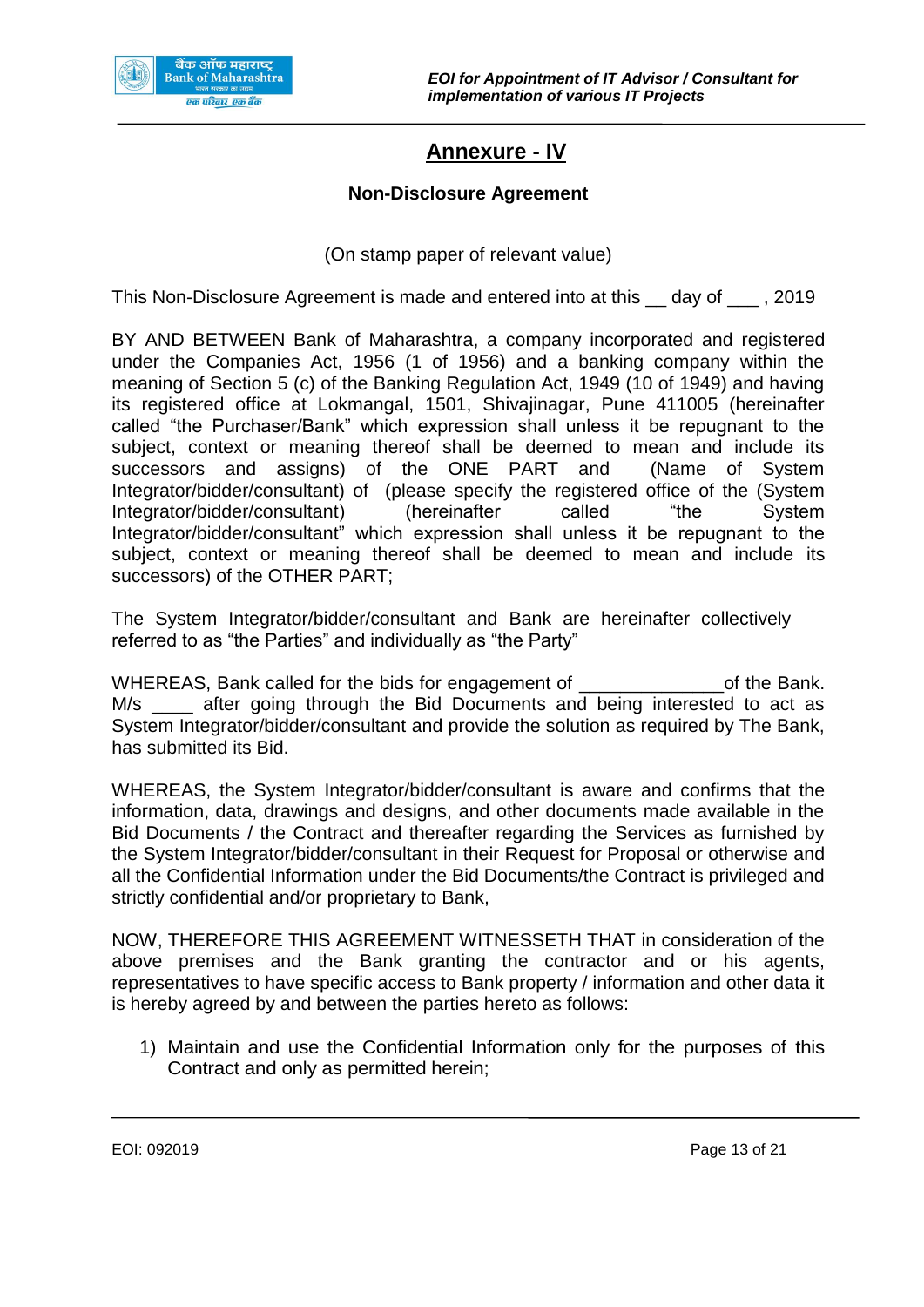

- 2) Make copies as specifically authorized by the prior written consent of the other party and with the same confidential or proprietary notices as may be printed or displayed on the original;
- 3) Restrict access and disclosure of confidential information to such of their employees, agents, vendors, and contractors strictly on a "need to know" basis, to maintain confidentiality of the Confidential Information disclosed to them in accordance with this clause; and
- 4) Treat Confidential Information as confidential for a period of six (6) years from the date of receipt. In the event of earlier termination of this Contract, Confidentiality shall survive termination/expiry of the agreement. Any information considered sensitive must be protected by the Bidder from unauthorized disclosure or access.

Confidential Information in oral form must be identified as confidential at the time of disclosure and confirmed as such in writing within 30 days of such disclosure. Confidential Information does not include information which:

- 1) the recipient knew or had in its possession, prior to disclosure, without limitation on its confidentiality; is independently developed by the recipient without breach of this Contract;
- 2) is the public domain
	- i. is received from a third party not subject to the obligation of confidentiality with respect to such information
	- ii. is released from confidentiality with the prior written consent of the other party.

The recipient shall have the burden of proving hereinabove are applicable to the information in the possession of the recipient

Notwithstanding the foregoing, the parties acknowledge that the nature of the Services to be performed under this Contract may require the System Integrator/bidder/consultant personnel to be present on premises of Bank or may require the System Integrator/bidder/consultant personnel to have access to computer networks and databases of Bank while on or off premises of Bank. It is understood that it would be impractical for Bank to monitor all information made available to the System Integrator/bidder/consultant personnel under such circumstances and to provide notice to the System Integrator/bidder/consultant of the confidentiality of all such information. Therefore, the System Integrator/bidder/consultant agrees and undertakes that any technical or business or other information of Bank that the System Integrator/bidder/consultant personnel, or agents acquire while on Bank premises, or through access to Bank computer systems or databases while on or off Bank premises, shall be deemed Confidential Information.

Confidential Information shall at all times remain the sole and exclusive property of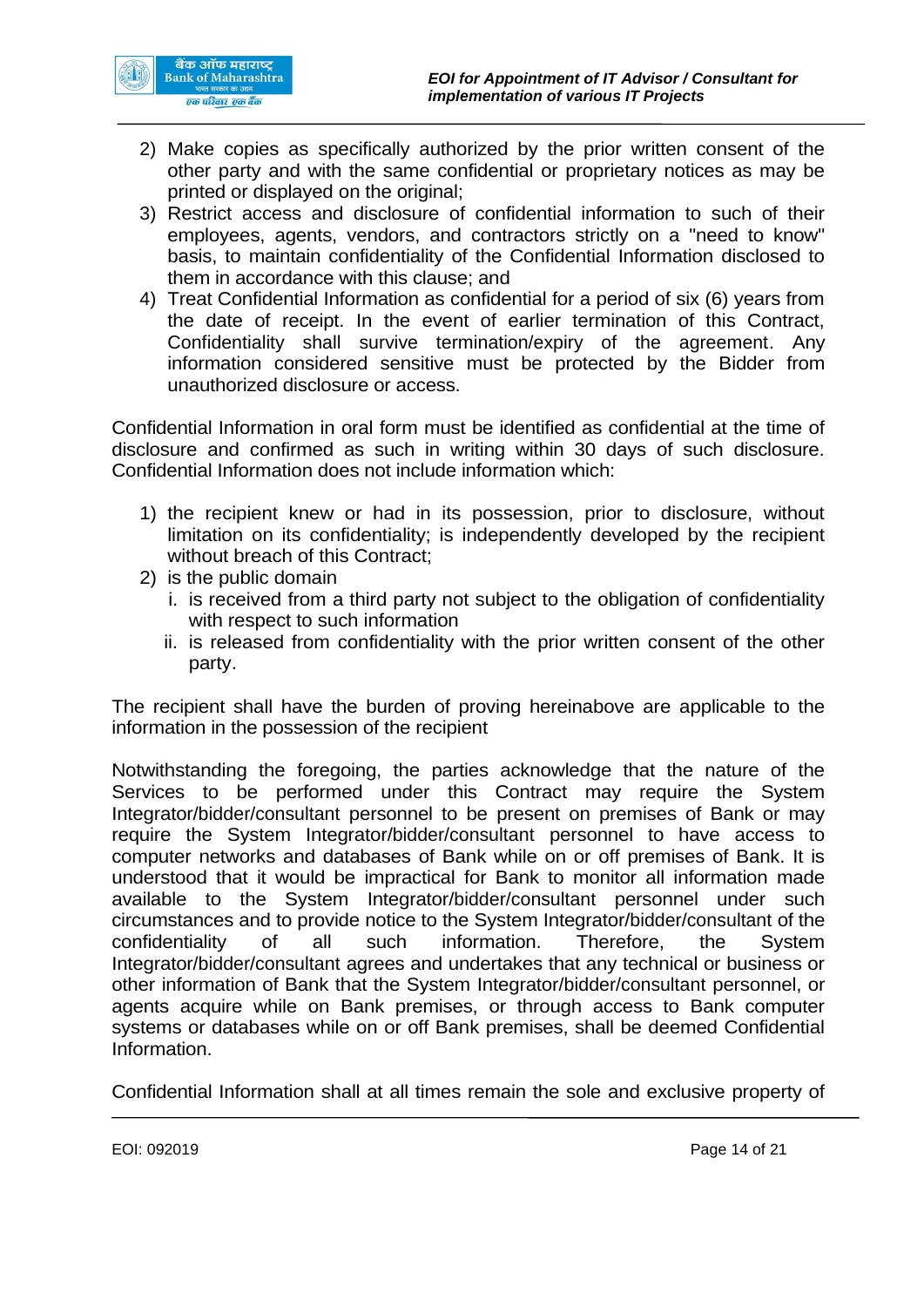

the disclosing party. Upon termination of this Contract, confidential information shall be returned to the disclosing party or destroyed, if incapable of return. The destruction shall be witnessed and so recorded, in writing, by an authorized representative of each of the parties. Nothing contained herein shall in any manner impair or affect rights of Bank in respect of the Confidential Information.

In the event that any of the parties hereto becomes legally compelled to disclose any Confidential Information, such party shall give sufficient notice to the other party to enable the other party to prevent or minimize to the extent possible, such disclosure. Neither party shall disclose to a third party any Confidential Information or the contents of this Contract without the prior written consent of the other party. The obligations of this Clause shall be satisfied by handling Confidential Information with the same degree of care, which the receiving party applies to its own similar confidential information but in no event less than reasonable care. The obligations of this clause shall survive the expiration, cancellation or termination of this Contract.

**Governing Law:** The provisions of this Agreement shall be governed by the laws of India and the competent court at Pune shall have exclusive jurisdiction in relation thereto even though other Courts in India may also have similar jurisdictions.

**Indemnity:** The System Integrator/bidder/consultant shall defend, indemnify and hold harmless Bank, its affiliates, subsidiaries, successors, assigns, and their respective officers, directors and employees, at all times, from and against any and all claims, demands, damages, assertions of liability whether civil, criminal, tortuous or of any nature whatsoever, arising out of or pertaining to or resulting from any breach of representations and warranties made by the System Integrator/bidder/consultant. and / or breach of any provisions of this Agreement, including but not limited to any claim from third party pursuant to any act or omission of the System Integrator/bidder/consultant, in the course of discharge of its obligations under this Agreement.

The provisions hereunder shall survive termination of the Contract.

In witness whereof, the Parties hereto have executed these presents the day, month and year first herein above written

| For and on behalf of --------------- |  |             |               | Ltd. For and on behalf of Bank of |  |  |
|--------------------------------------|--|-------------|---------------|-----------------------------------|--|--|
|                                      |  | Maharashtra |               |                                   |  |  |
|                                      |  |             |               |                                   |  |  |
| (Designation)                        |  |             | (Designation) |                                   |  |  |
|                                      |  |             |               |                                   |  |  |
|                                      |  |             |               |                                   |  |  |
|                                      |  |             |               |                                   |  |  |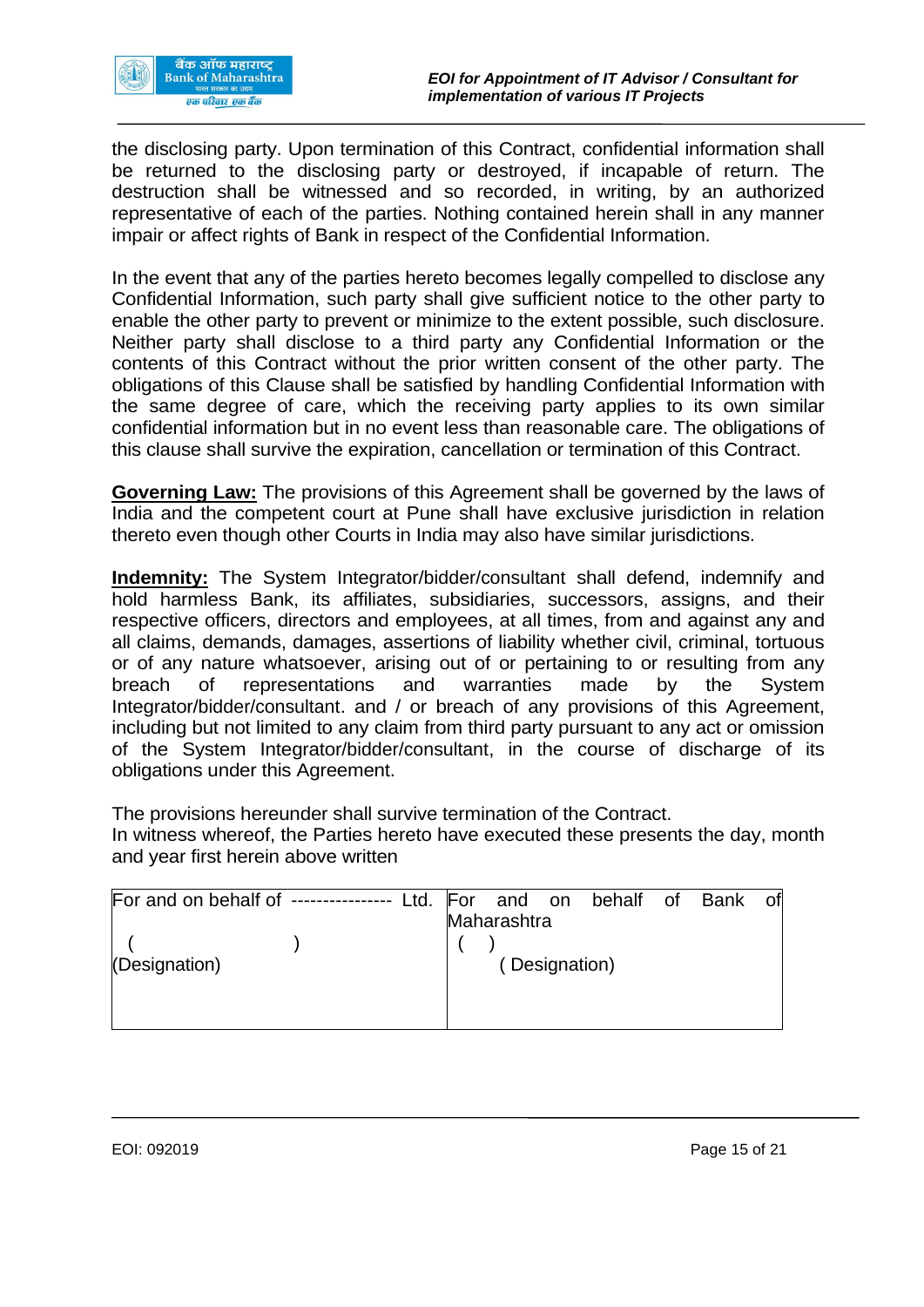<span id="page-15-0"></span>

## **Annexure – V**

#### **Pre Contract Integrity Pact**

(ON A NON-JUDICIAL STAMP PAPER OF RS. 500)

#### **INTEGRITY PACT**

Between Bank of Maharashtra hereinafter referred to as "The Principal", and ................................................... hereinafter referred to as "The Bidder/ Contractor"

#### **Preamble**

The Principal intends to award, under laid down organizational procedures, contract/s for ............................The Principal values full compliance with all relevant laws of the land, rules, regulations, economic use of resources and of fairness / transparency in its relations with its Bidder(s) and / or Contractor(s).

In order to achieve these goals, the Principal will appoint Independent External Monitors (IEMs) who will monitor the tender process and the execution of the contract for compliance with the principles mentioned above.

#### **Section 1 — Commitments of the Principal**

- 1. The Principal commits itself to take all measures necessary to prevent corruption and to observe the following principles:
	- a. No employee of the Principal, personally or through family members, will in connection with the tender for, or the execution of a contract, demand, take a promise for or accept, for self or third person, any material or immaterial benefit which the person is not legally entitled to.
	- b. The Principal will, during the tender process treat all Bidder(s) with equity and reason. The Principal will in particular, before and during the tender process, provide to all Bidder(s) the same information and will not provide to any Bidder(s) confidential / additional information through which the Bidder(s) could obtain an advantage in relation to the tender process or the contract execution.
	- c. The Principal will exclude from the process all known prejudiced persons.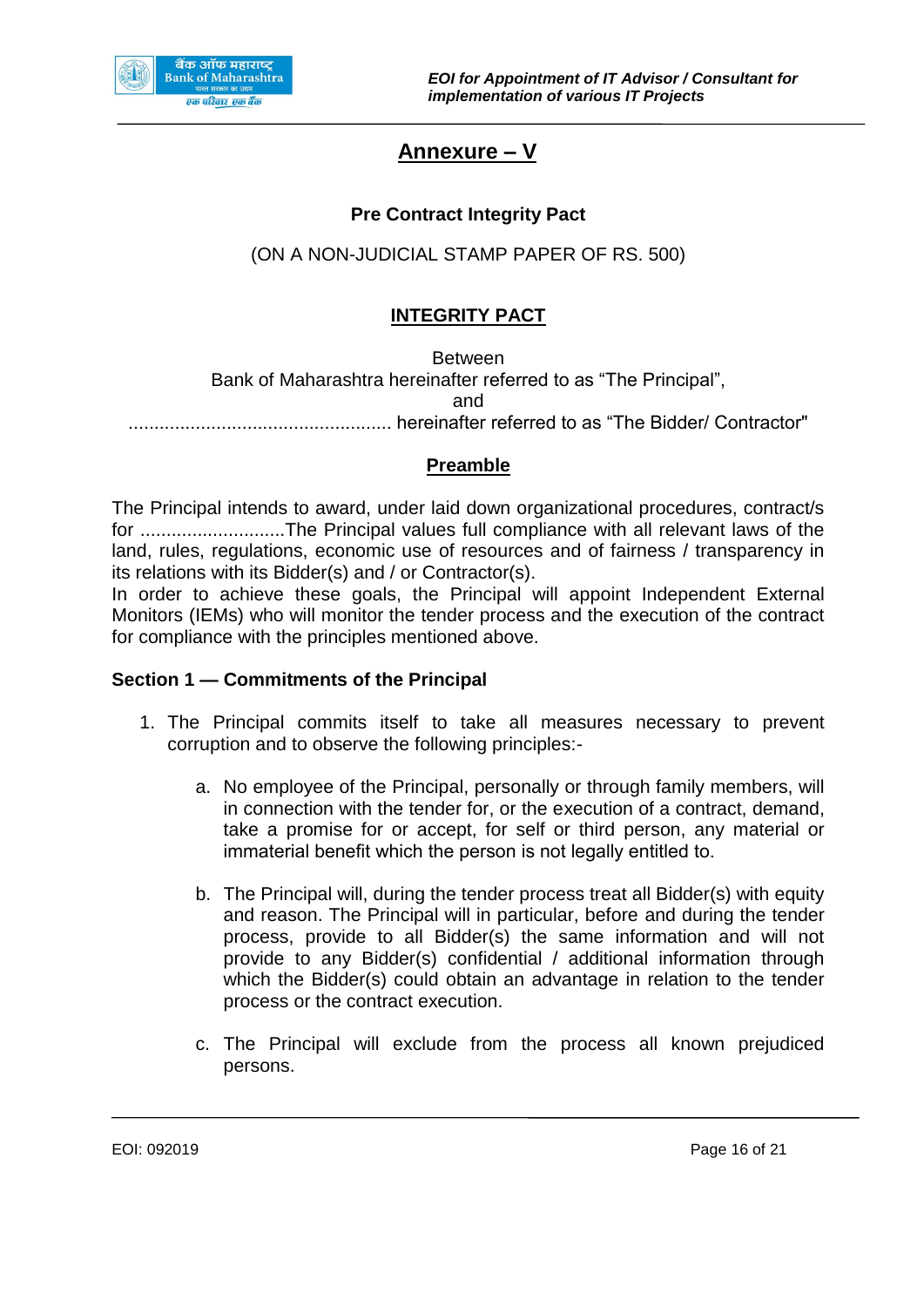

2. If the Principal obtains information on the conduct of any of its employees which is a criminal offence under the IPC/PC Act, or if there be a substantive suspicion in this regard, the Principal will inform the Chief Vigilance Officer and in addition can initiate disciplinary actions.

#### **Section 2 — Commitments of the Bidder(s)/Contractor(s)**

- 1. The Bidder(s)/Contractor(s) commit themselves to take all measures necessary to prevent corruption. The Bidder(s)/Contractor(s) commit themselves to observe the following principles during participation in the tender process and during the contract execution.
	- a. The Bidder(s)/Contractor(s) will not, directly or through any other person or firm, offer, promise or give to any of the Principal's employees involved in the tender process or the execution of the contract or to any third person any material or other benefit which he/she is not legally entitled to, in order to obtain in exchange any advantage of any kind whatsoever during the tender process or during the execution of the contract.
	- b. The Bidder(s)/Contractor(s) will not enter with other Bidders info any undisclosed agreement or understanding, whether formal or informal. This applies in particular to prices, specifications, certifications, subsidiary contracts, submission or non-submission of bids or any other actions to restrict competitiveness or to introduce cartelization in the bidding process.
	- c. The Bidder(s)/Contractor(s) will not commit any offence under the relevant lPC/ PC Act; further the Bidder(s)/Contractor(s) will not use improperly, for purposes of competition or personal gain, or pass on to others, any information or document provided by the Principal as part of the business relationship, regarding plans, technical proposals and business details, including information contained or transmitted electronically.
	- d. The Bidder(s)/Contractors(s) of foreign origin shall disclose the name and address of the Agents/representatives in India, if any, similarly the Bidder(s)/Contractors(s) of Indian Nationality shall furnish the name and address of the foreign principals, if any. Further details as mentioned in the "Guidelines on Indian Agents of Foreign Suppliers" shall be disclosed by the Bidder(s)/Contractor(s).Further, as mentioned in the Guidelines all the payments made to the Indian agent/representative have to be in Indian Rupees only.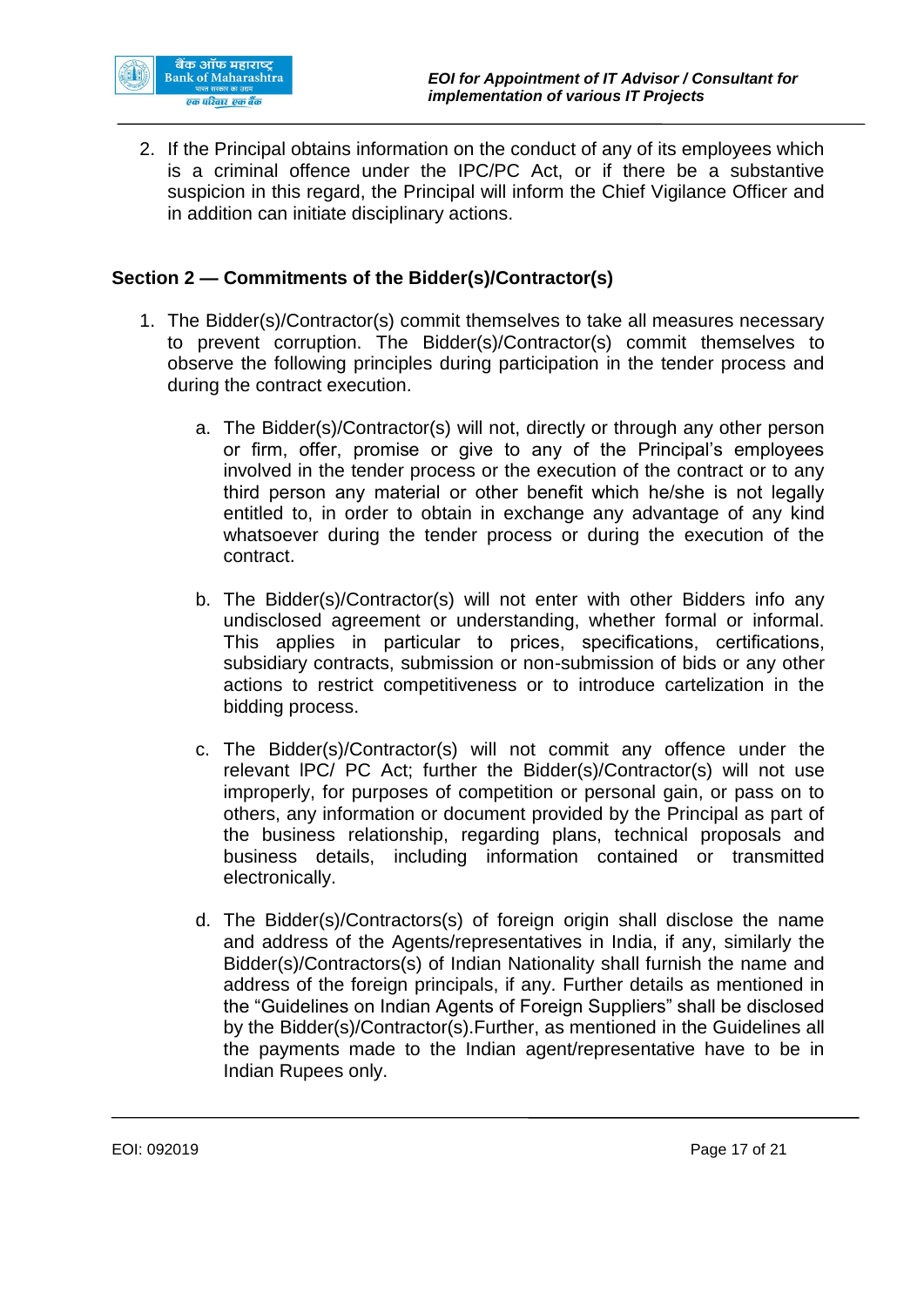

- e. The Bidder(s)/Contractor(s) will, when presenting their bid, disclose any and all payments made, is committed to or intends to make to agents, brokers or any other intermediaries in connection with the award of the contract.
- f. Bidder(s)/Contractor(s) who have signed the Integrity Pact shall not approach the Courts while representing the matter to IEMs and shall wait for their decision in the matter.
- 2. The Bidder(s)/Contractor(s) will not instigate third persons to commit offences outlined above or be an accessory to such offences.

#### **Section 3 - Disqualification from tender process and exclusion from future contracts**

If the Bidder(s)/Contractor(s), before award or during execution has committed a transgression through a violation of Section 2, above or in any other form such as to put their reliability or credibility in question, the Principal is entitled to disqualify the Bidder(s)/Contractor(s) from the tender process or take action as per the procedure mentioned in the EOI.

#### **Section 4 — Compensation for Damages**

- 1. If the Principal has disqualified the Bidder(s) from the tender process prior to the award according to Section 3, the Principal is entitled to demand and recover the damages equivalent to Earnest Money Deposit/ Bid Security.
- 2. If the Principal has terminated the contract according to Section 3, or if the Principal is entitled to terminate the contract according to Section 3, the Principal shall be entitled to demand and recover from the Contractor liquidated damages of the Contract value or the amount equivalent to Performance Bank Guarantee.

#### **Section 5 - Previous transgression**

- 1. The Bidder declares that no previous transgressions occurred in the last three years with any other Company in any country conforming to the anti corruption approach or with any Public Sector Enterprise in India that could justify his exclusion from the tender process.
- 2. If the Bidder makes incorrect statement on this subject, he can be disqualified from the tender process or action can be taken as per the procedure mentioned in "Guidelines on Banning of business dealings".

#### **Section 6 — Equal treatment of all Bidders / Contractors / Subcontractors**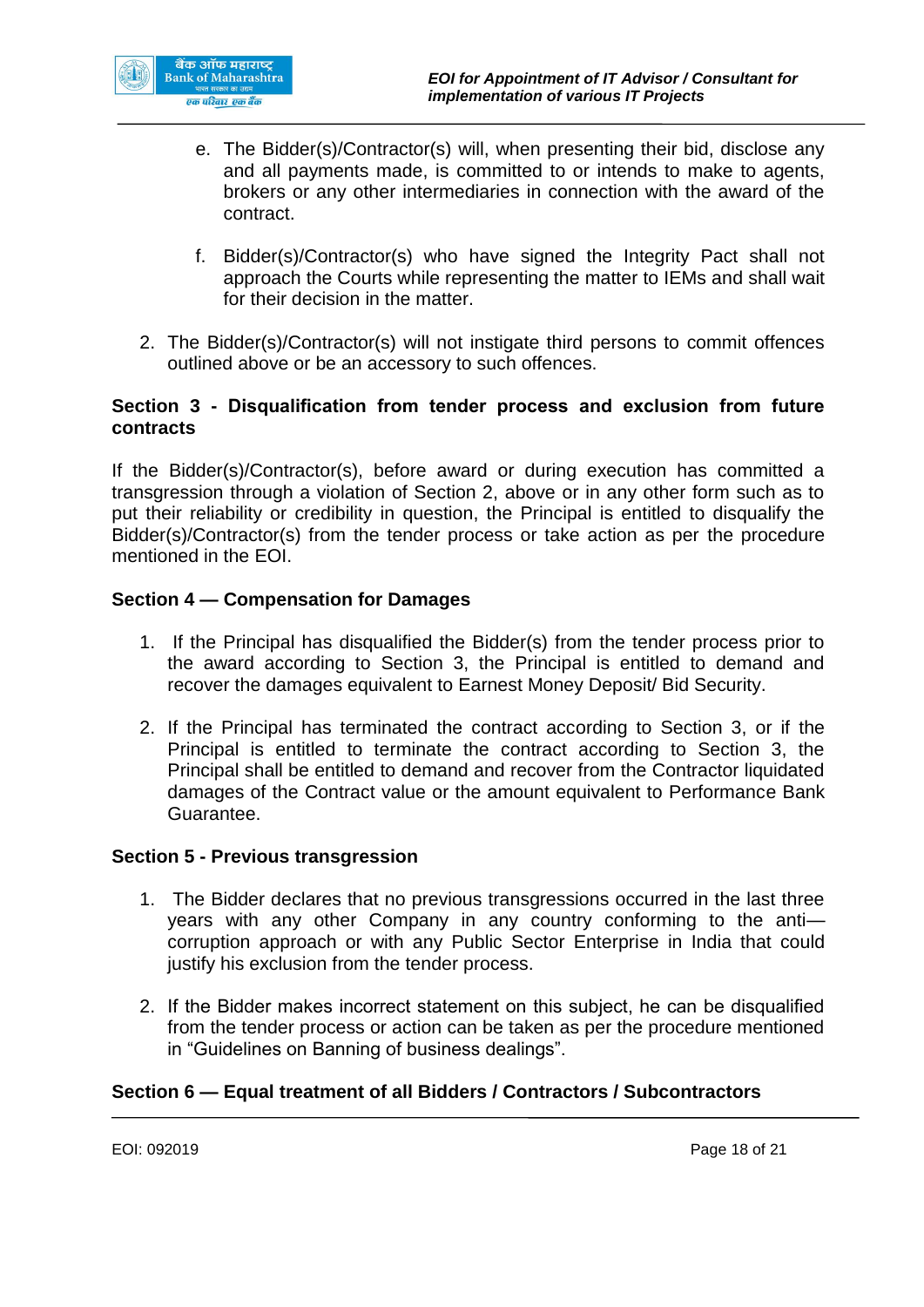

- 1. In case of Sub-contracting, the Principal Contractor shall take the responsibility of the adoption of Integrity Pact by the Sub-contractor.
- 2. The Principal will enter into agreements with identical conditions as this one with all Bidders and Contractors.
- 3. The Principal will disqualify from the tender process all bidders who do not sign this Pact or violate its provisions.

#### **Section 7 - Criminal charges against violating Bidder(s)/ Contractor(s)/ Subcontractor(s)**

If the Principal obtains knowledge of conduct of a Bidder, Contractor or Subcontractor, or of an employee or a representative or an associate of a Bidder, Contractor or Subcontractor which constitutes corruption, or if the Principal has substantive suspicion in this regard, the Principal will inform the same to the Chief Vigilance Officer.

#### **Section 8 — Independent External Monitor**

- 1. The Principal appoints competent and credible Independent External Monitor for this Pact after approval by Central Vigilance Commission. The task of the Monitor is to review independently and objectively, whether and to what extent the parties comply with the obligations under this agreement.
- 2. The Monitor is not subject to instructions by the representatives of the parties and performs his/her functions neutrally and independently. The Monitor would have access to all Contract documents, whenever required. It will be obligatory for him / her to treat the information and documents of the Bidders /Contractors as confidential. He/ she reports to the Designated Authority, Bank of Maharashtra.
- 3. The Bidder(s)/Contractor(s) accepts that the Monitor has the right to access without restriction to all Project documentation of the Principal including that provided by the Contractor. The Contractor will also grant the Monitor, upon his/her request and demonstration of a valid interest, unrestricted and unconditional access to their project documentation. The same is applicable to Sub-contractors.
- 4. The Monitor is under contractual obligation to treat the information and documents of the Bidder(s)/Contractor(s)/Sub-contractor(s) with confidentiality. The Monitor has also signed declarations on 'Non-Disclosure of Confidential Information' and of 'Absence of Conflict of Interest'. In case of any conflict of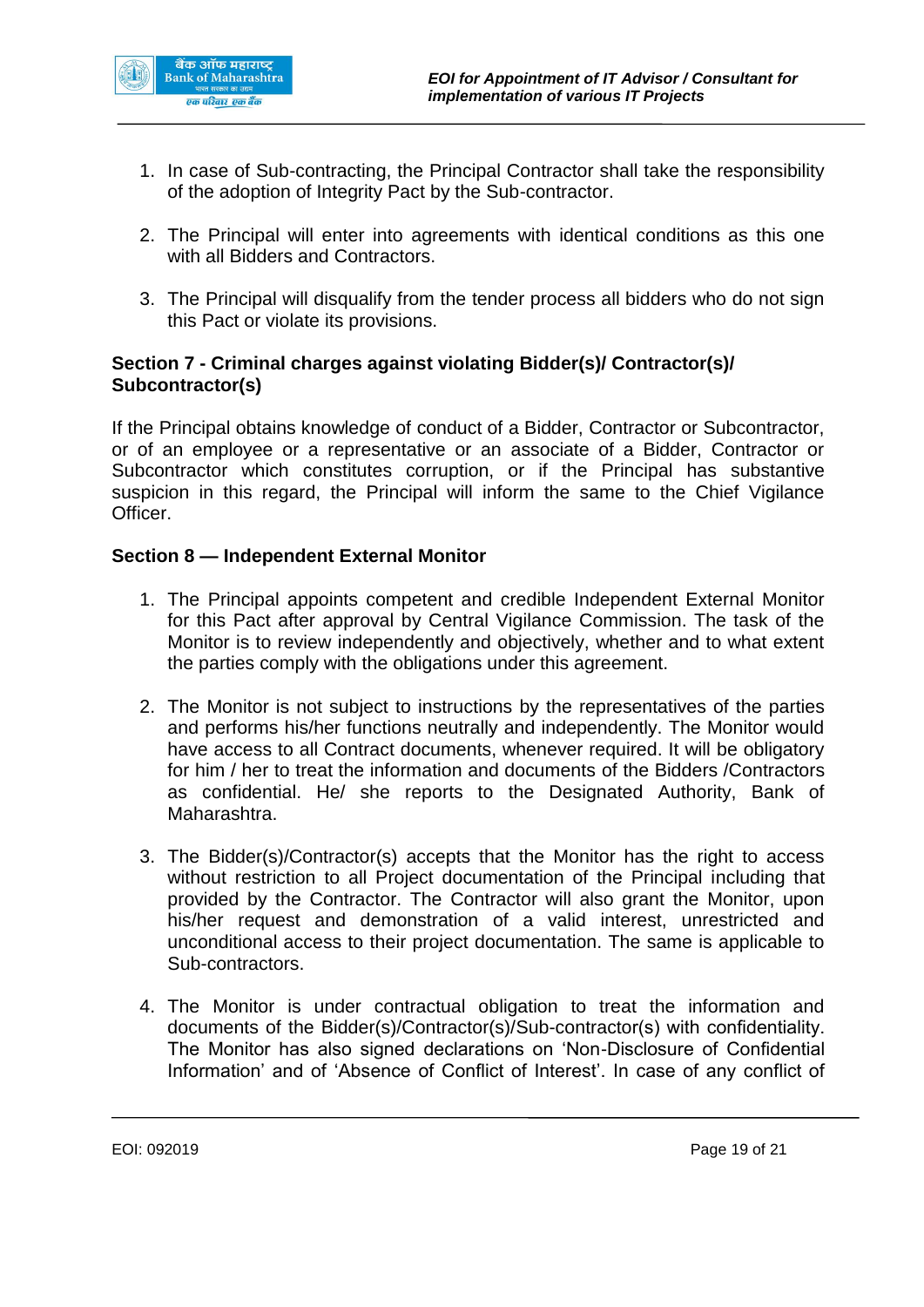

interest arising at a later date, the IEM shall inform Designated Authority, Bank of Maharashtra and recuse himself / herself from that case.

- 5. The Principal will provide to the Monitor sufficient information about all meetings among the parties related to the Project provided such meetings could have an impact on the contractual relations between the Principal and the Contractor. The parties offer to the Monitor the option to participate in such meetings.
- 6. As soon as the Monitor notices, or believes to notice, a violation of this agreement, he/she will so inform the Management of the Principal and request the Management to discontinue or take corrective action, or to take other relevant action. The monitor can in this regard submit non-binding recommendations. Beyond this, the Monitor has no right to demand from the parties that they act in a specific manner, refrain from action or tolerate action.
- 7. The Monitor will submit a written report to the Designated Authority, Bank of Maharashtra within 8 to 10 weeks from the date of reference or intimation to him by the Principal and, should the occasion arise, submit proposals for correcting problematic situations.
- 8. If the Monitor has reported to the Designated Authority, Bank Of Maharashtra, a substantiated suspicion of an offence under relevant IPC/ PC Act, and the Designated Authority, Bank Of Maharashtra has not, within the reasonable time taken visible action to proceed against such offence or reported it to the Chief Vigilance Officer, the Monitor may also transmit this information directly to the Central Vigilance Commissioner.
- 9. The word 'Monitor' would include both singular and plural.

#### **Section 9 — Pact Duration**

This Pact begins when both parties have legally signed it. It expires for the Contractor 12 months after the last payment under the contract, and for all other Bidders 6 months after the contract has been awarded. Any violation of the same would entail disqualification of the bidders and exclusion from future business dealings.

If any claim is made / lodged during this time, the same shall be binding and continue to be valid despite the lapse of this pact as specified above, unless it is discharged / determined by Designated Authority, Bank Of Maharashtra.

#### **Section 10 - Other provisions**

1. This agreement is subject to Indian Law. Place of performance and jurisdiction is the Head Office of the Principal, i.e. Pune.